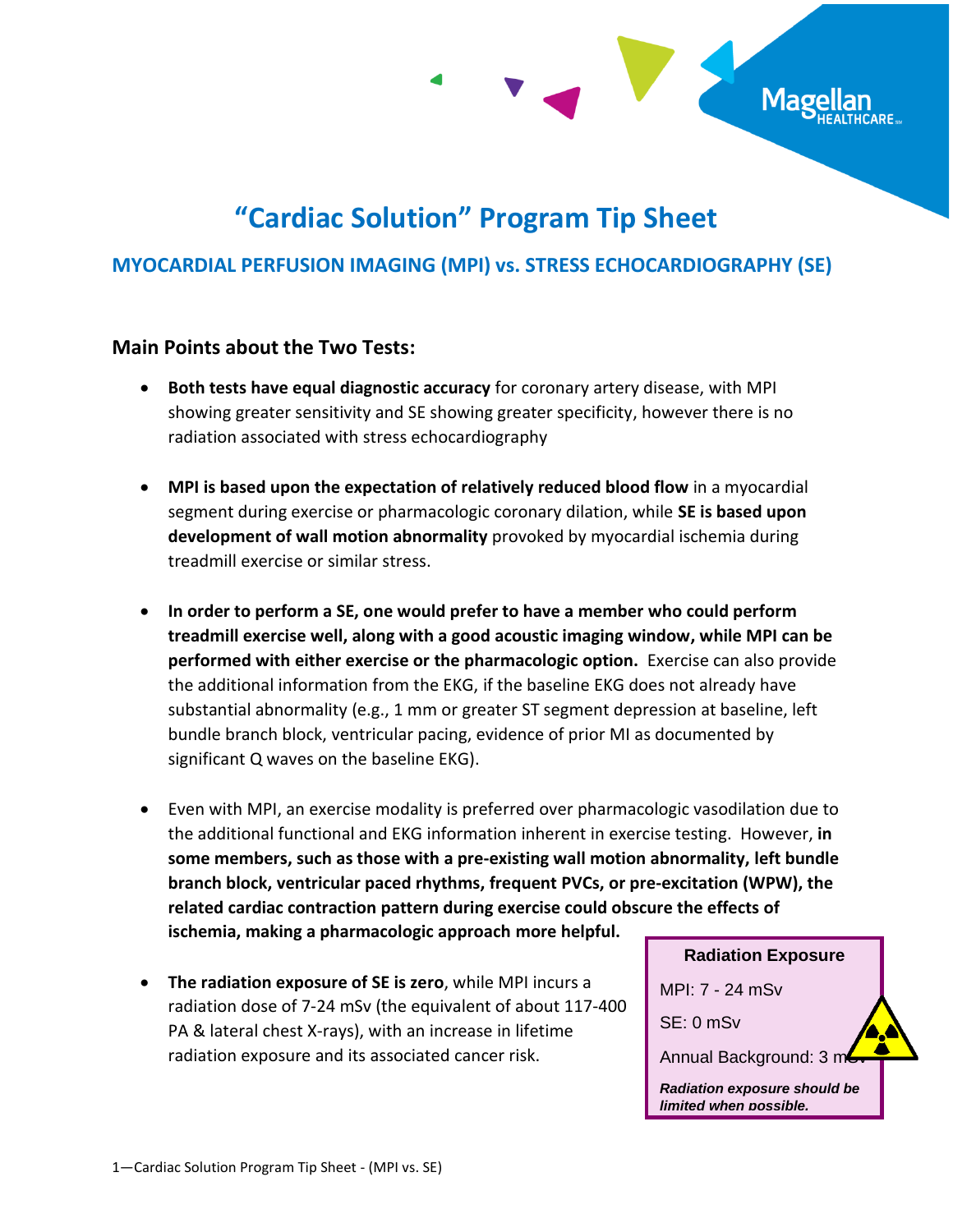### **Clinical Applications that Prefer MPI:**

- I. Technique Related
	- A. Obesity with poor acoustic imaging window, even with use of contrast
- II. Functional Capacity Related
	- A. Physical limitation precluding a reasonable ability to exercise for at least 4 METS or at least 3 full minutes of Bruce protocol
- III. Comorbidity Related
	- A. Prior cardiac surgery (CABG or valvular), CHF with left ventricular ejection fraction < 40%
	- B. Severe COPD with PFT documentation, severe shortness of breath on minimal exertion, or requirement of home oxygen during the day
	- C. Poorly controlled hypertension, with systolic BP > 180 or Diastolic BP > 120
	- D. Medical instability or serious acute illness, where maximal exercise is not recommended or appropriate (e.g., acute myocarditis or pericarditis, active infective endocarditis, acute aortic dissection, etc.)
	- E. High pretest probability of coronary disease- as determined by Diamond Forrester classification – which includes age, gender, and symptomology with a description of quality of pain, provocation, and relieving factors of pain
	- F. Initiation and surveillance of a IC antiarrhythmic medication (Flecainide or Propafenone)
- IV. EKG Related
	- A. Pacemaker or ICD
	- B. Left bundle branch block
	- C. Atrial fibrillation

We do not endorse dobutamine stress echoes or require the patient perform this study if the patient cannot exercise (This is left to the discretion of the ordering physician)

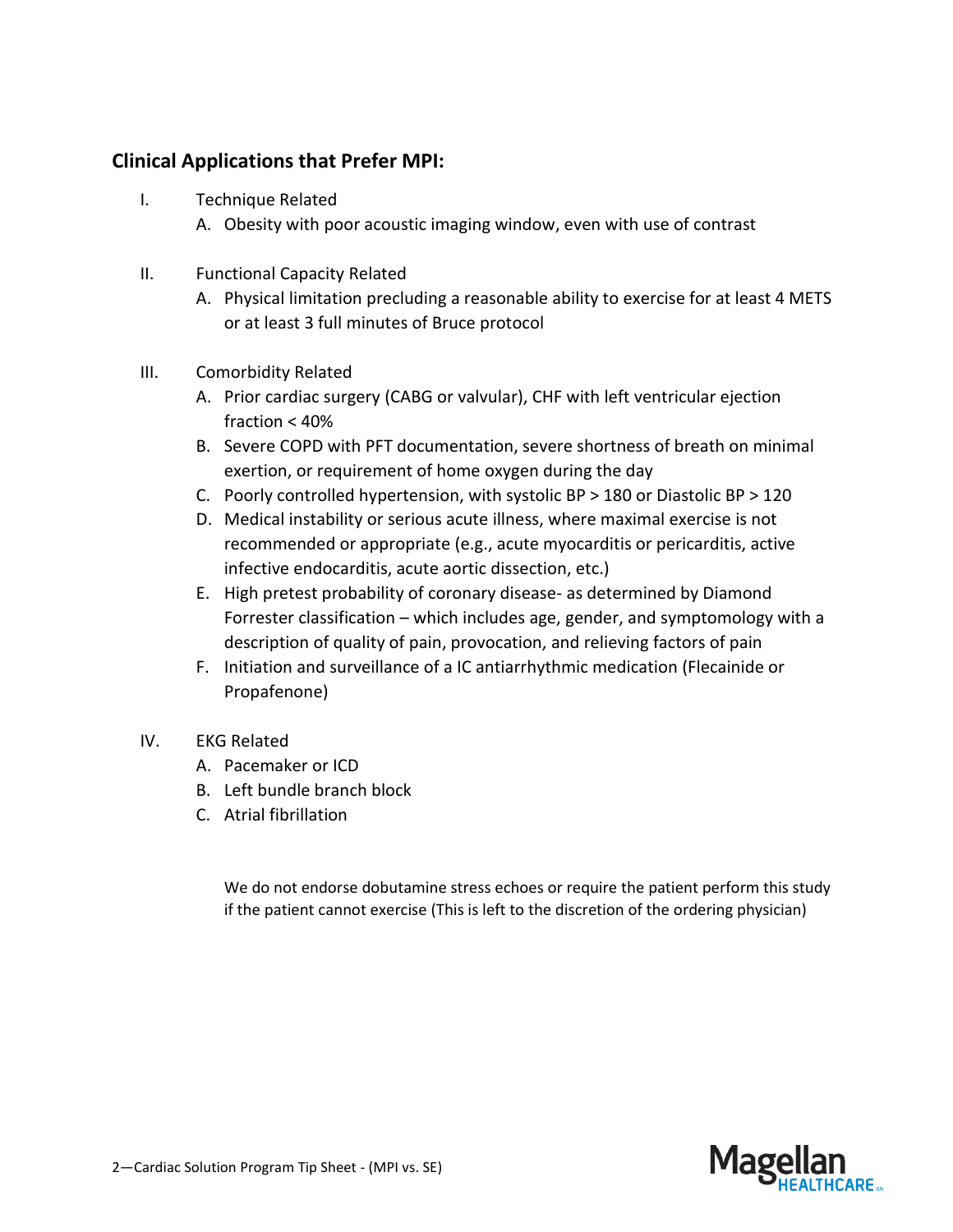# **Documentation for Tip Sheets**

# **Stress Myocardial Perfusion Imaging and Stress Echocardiography**

### **Documentation of comparable accuracy of stress echocardiography and myocardial perfusion imaging:**

This is an excerpt from UpToDate, Author Askew JW and Editor Manning WJ, through Jan, 2018:

**"Comparison of different imaging techniques** — In general, stress radionuclide MPI using SPECT has slightly higher sensitivity, and stress echocardiography has slightly higher specificity for the detection of coronary artery disease; however, they have similar overall diagnostic accuracy." (Subscription required.)

[https://www.uptodate.com/contents/selecting-the-optimal-cardiac-stress](https://www.uptodate.com/contents/selecting-the-optimal-cardiac-stress-test?search=accuracy%20of%20cardiac%20stress%20testing§ionRank=2&usage_type=default&anchor=H688183934&source=machineLearning&selectedTitle=1~150&display_rank=1%23)[test?search=accuracy%20of%20cardiac%20stress%20testing&sectionRank=2&usage\\_type=defa](https://www.uptodate.com/contents/selecting-the-optimal-cardiac-stress-test?search=accuracy%20of%20cardiac%20stress%20testing§ionRank=2&usage_type=default&anchor=H688183934&source=machineLearning&selectedTitle=1~150&display_rank=1%23) [ult&anchor=H688183934&source=machineLearning&selectedTitle=1~150&display\\_rank=1#](https://www.uptodate.com/contents/selecting-the-optimal-cardiac-stress-test?search=accuracy%20of%20cardiac%20stress%20testing§ionRank=2&usage_type=default&anchor=H688183934&source=machineLearning&selectedTitle=1~150&display_rank=1%23)

References for UpToDate:

- 1. [Fleischmann KE, Hunink MG, Kuntz KM, Douglas PS. Exercise echocardiography or](https://www.uptodate.com/contents/selecting-the-optimal-cardiac-stress-test/abstract/16)  [exercise SPECT imaging? A meta-analysis of diagnostic test performance. JAMA](https://www.uptodate.com/contents/selecting-the-optimal-cardiac-stress-test/abstract/16) 1998; [280:913.](https://www.uptodate.com/contents/selecting-the-optimal-cardiac-stress-test/abstract/16)
- 2. [Garber AM, Solomon NA. Cost-effectiveness of alternative test strategies for the](https://www.uptodate.com/contents/selecting-the-optimal-cardiac-stress-test/abstract/17)  [diagnosis of coronary artery disease. Ann Intern Med 1999; 130:719.](https://www.uptodate.com/contents/selecting-the-optimal-cardiac-stress-test/abstract/17)

Additional References:

- 3. Schinkel AFL, et al Noninvasive evaluation of ischaemic heart disease: myocardial perfusion imaging or stress echocardiography? *European Heart Journal*, Volume 24, Issue 9, 1 May 2003, Pages 789–800, [https://doi.org/10.1016/S0195-668X\(02\)00634-6](https://doi.org/10.1016/S0195-668X(02)00634-6)
- 4. [Heijenbrok-Kal MH](https://www.ncbi.nlm.nih.gov/pubmed/?term=Heijenbrok-Kal%20MH%5BAuthor%5D&cauthor=true&cauthor_uid=17719283)<sup>1</sup>, [Fleischmann KE,](https://www.ncbi.nlm.nih.gov/pubmed/?term=Fleischmann%20KE%5BAuthor%5D&cauthor=true&cauthor_uid=17719283) [Hunink MG.](https://www.ncbi.nlm.nih.gov/pubmed/?term=Hunink%20MG%5BAuthor%5D&cauthor=true&cauthor_uid=17719283) Stress echocardiography, stress single-photon-emission computed tomography and electron beam computed tomography for the assessment of coronary artery disease: a meta-analysis of diagnostic performance. [Am Heart J.](https://www.ncbi.nlm.nih.gov/pubmed/17719283?dopt=Abstract) 2007 Sep;154(3):415-23.
- 5. Marwick, THIS, Stress echocardiography, Heart, 2003, Jan; 89(1): 113-118; <https://www.ncbi.nlm.nih.gov/pmc/articles/PMC1767520/>